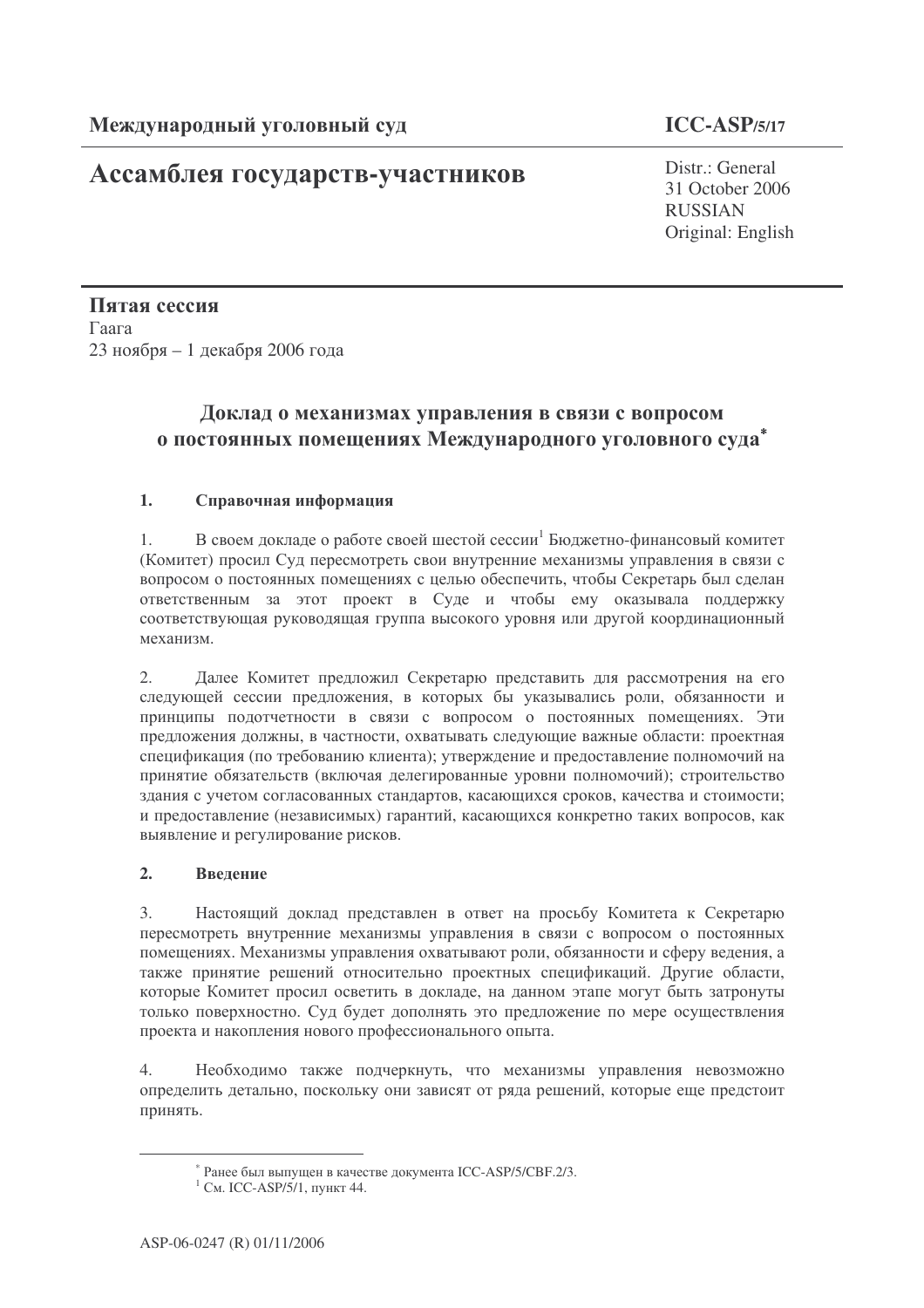5. Во-первых, и это самое главное, решение о том, какой вариант следует принять (оставаться в комплексе «Арк», переехать в помещения Международного уголовного трибунала для бывшей Югославии (МТБЮ) или в другое уже готовое здание, возведение специально спроектированных помещений) скажется на характере и сфере охвата решений, которые должны быть приняты Судом, и, соответственно, на конкретных элементах механизмов управления. Необходимо напомнить, что хотя Ассамблея государств-участников (Ассамблея) заявила, что специальное строительство здания «вероятно, стало бы наиболее гибким решением в плане удовлетворения потребностей постоянного суда в отношении размеров, функциональности и безопасности»<sup>2</sup>, ни один из различных вариантов пока не исключается.

Во-вторых, если Ассамблея примет решение, что следует в принципе 6. придерживаться варианта, предусматривающего специальное строительство здания, на механизмах управления также отразится вопрос о том, кто будет отвечать за осуществление проекта.

 $7<sup>1</sup>$ Поэтому в излагаемом в настоящем локументе предложении приводится лишь обшая структура, которая должна быть реализована в Суде, независимо от особенностей проекта.

Кроме того, предлагаемые механизмы управления уже учитывают создание 8. должности Директора проекта<sup>3</sup> по постоянным помещениям Суда. Пока эта должность не создана, но она предложена в бюджете на 2007 год и, соответственно, еще подлежит утверждению. Описание должностных обязанностей было разработано таким образом, чтобы корректировать соответствующие функции с учетом степени необходимого участия Суда в осуществлении проекта, как только будет принято такое решение.

9. Необходимо отметить, что независимо от решения Ассамблеи в отношении проекта и лиц, отвечающих за его осуществление, Суд должен будет доработать свои требования, а также изучить различные аспекты управления проектом.

### $3.$ Предлагаемые механизмы управления

#### Обшая часть  $a<sub>z</sub>$

 $10.$ Ввиду организационной структуры Суда и характера проекта существуют различные уровни принятия решений как внутри Суда, так и за его пределами.

Для того чтобы обеспечить эффективную разработку и осуществление проекта, 11. необходимо придерживаться четкой системы принятия решений, когда основные решения принимаются на высшем уровне, а оперативные решения - на низшем.

 $12<sup>12</sup>$ Таким образом, на каждом уровне процесса принятия решений следует логически придерживаться иерархической системы. Именно с учетом этого в настоящем докладе затрагиваются решения, которые должны быть приняты Ассамблеей государств-участников.

 $\alpha^2$  Официальные отчеты Ассамблеи государств-участников Римского статута Международного уголовного суда, четвертая сессия, Гаага, 28 ноября - 3 декабря 2005 года (издание Международного уголовного суда, ICC-ASP/4/32), часть III, резолюция ICC-ASP/4/Res.2, пункт 2. <sup>3</sup> На шестой сессии Бюджетно-финансового комитета, а также седьмом совещании Гаагской рабочей группы Бюро, состоявшемся 8 июня 2006 года, Суд обозначил свое намерение создать должность Директора проекта.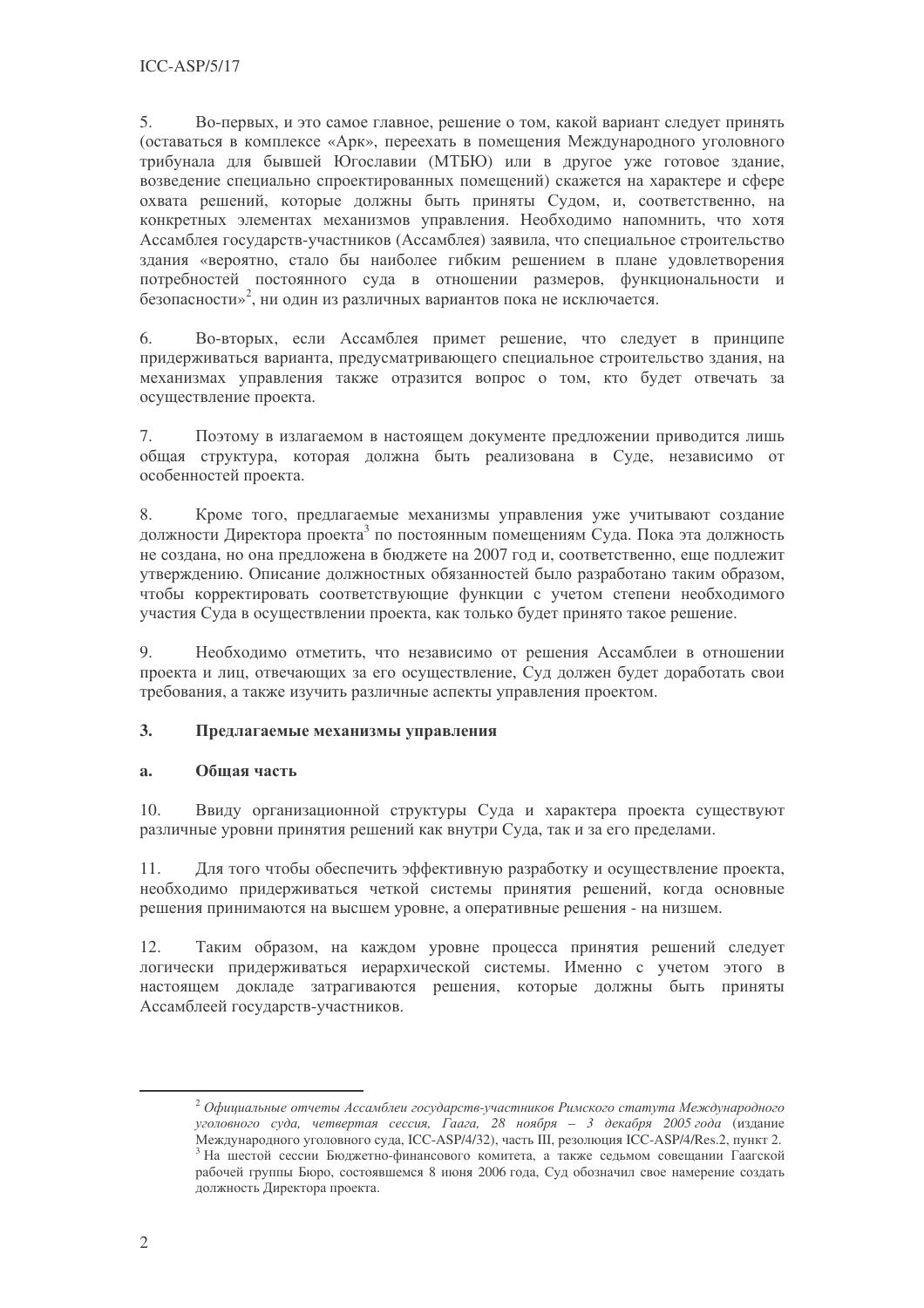13. Настоящее предложение было тщательно проработано, с тем чтобы не предрешать какие-либо решения, которые могут быть приняты Ассамблеей государствучастников.

#### $\mathbf{h}$ . Механизмы управления в других организациях

 $14$ Международный уголовный суд не является первой международной организацией, которая столкнулась с проблемой определения, адаптации или проектирования своих постоянных помещений и сопутствующей этому концепцией механизмов управления. Поэтому было бы целесообразно, как это имеет место во многих случаях, воспользоваться опытом других организаций.

15. При сопоставлении действующих механизмов управления в связи с вопросом о постоянных помещениях в различных организациях можно выявить следующие сходные черты:

- принятие решений на высоком уровне обычно поручается комитету, в состав которого входят представители различных заинтересованных сторон:
- проектом занимается специально назначенное внутреннее подразделение (группа осуществления проекта), которое принимает основные решения и осуществляет контроль;
- осушествления проекта помогают группе профессиональные консультанты по вопросам управления проектом, которые обладают необходимым опытом и кадровыми ресурсами:
- для успешного осуществления проекта важное значение, по-видимому, имеют активные связи и сотрудничество с организацией и между всеми участниками осуществления проекта.

16. Извлеченные уроки были тщательно изучены на предмет выявления их приемлемости для Суда и рассмотрены с учетом особенностей его работы.

#### $\mathbf{c}$ . Принципы, которые лежат в основе предлагаемых механизмов управления

Механизмы управления определяют рамки осуществления проекта по 17. постоянным помещениям. Концепция, которая лежит в основе механизмов управления, заключается в том, что рамки должны охватывать такие вопросы, как подотчетность, транспарентность, ясный  $\,$   $\,$   $\,$   $\,$ рациональный процесс принятия решений, последовательность и постоянство и учет соответствующего опыта. Кроме того, механизмы управления должны отвечать излагаемой ниже «концепции уникального проекта».

Все это призвано обеспечить как можно большую эффективность и 18 результативность процесса создания постоянных помещений Суда и, что наиболее важно, своевременное принятие решений.

### Подотчетность

Необходимо определить органы и сотрудников, которые будут принимать 19 решения, и соответствующие сферы ответственности. Ответственность и полномочия в отношении принятия решений должны стать неотъемлемыми элементами единого процесса.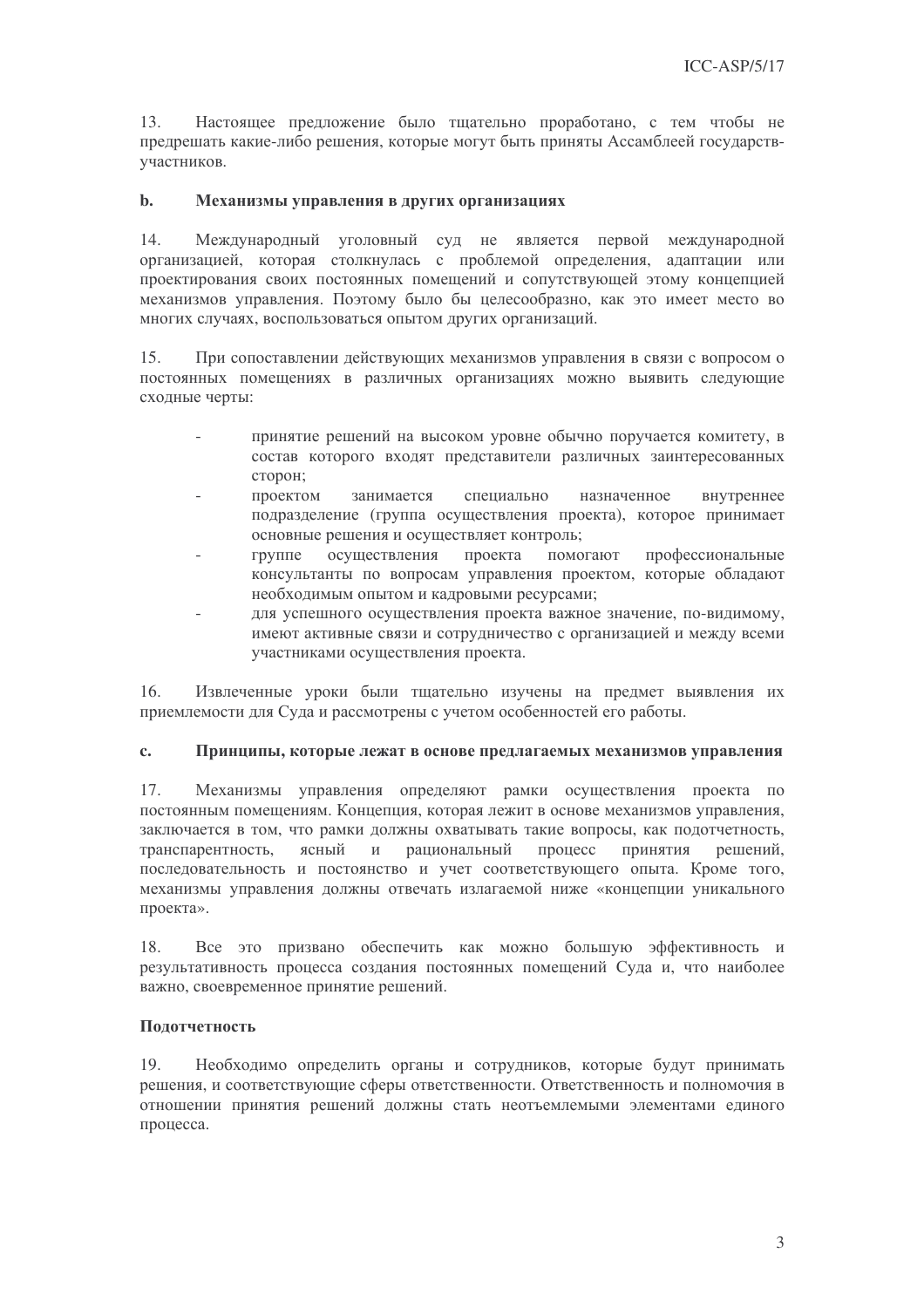### Транспарентность

20. Заинтересованные стороны, а также сотрудники Суда должны знать, как принимаются соответствующие решения и как в проекте учитываются различные интересы, например требования пользователей. Это должно не только обеспечивать инвестиции в проект, но и повышать его качество.

### Четкий, эффективный и своевременный процесс принятия решений

 $21.$ Система принятия решений должна иметь как можно меньше элементов, с тем чтобы обеспечивать эффективность и результативность. По этой же причине структура, процессы и лица, задействованные в проекте, должны быть определены заранее и должны представлять собой прочную и стабильную основу. Каждое лицо в процессе принятия решений должно быть наделено необходимыми полномочиями.

### Последовательность и постоянство

 $22$ Механизмы управления должны способствовать созданию системы проверок и обеспечения необходимой сбалансированности, которая гарантирует последовательность и постоянство проекта.

### Соответствующий опыт

23. Соответствующий опыт необходим не только для обеспечения принятия осознанных решений, но и для гарантии того, что эти решения надлежащим образом выполняются и что проект подкрепляется соответствующей документацией, информацией и контролем.

### Концепция «уникального проекта»

24. При надлежащем учете статутных положений предусматривается, что проект по постоянным помещениям будет осуществляться независимо от текущих операций Суда. Поэтому будет создана структура, независимая от существующих или будущих систем процедур принятия решений в Суде. Таким образом, механизмы управления не будут автоматически дополняться механизмами, которые регулируют работу Суда в целом, как, например, Координационный совет<sup>4</sup>.

### $\mathbf{d}$ . Структура механизмов управления

25. В структуре механизмов управления имеется четыре уровня принятия решений. На высшем уровне находится Ассамблея государств-участников, а три других уровня находятся в структуре Суда (см. приложение).

26. Ассамблея определяет рамки проекта по постоянным помещениям, а они в свою очередь будут определять вариант, подлежащий воплощению в жизнь (остаться в комплексе «Арк», переехать в помещения Международного уголовного трибунала по бывшей Югославии или специально построенные помещения), определять тех, кто будет отвечать за осуществление проекта, и устанавливать максимальный уровень бюлжетных средств.

<sup>4</sup> Вышеупомянутые механизмы не являются частью системы принятия решений, они задействованы в этом процессе вследствие предоставления информации или консультаций. Необходимо напомнить, что главный вопрос, рассматриваемый в данном докладе, это вопрос, касающийся механизмов управления, а не внутренних процессов консультаций.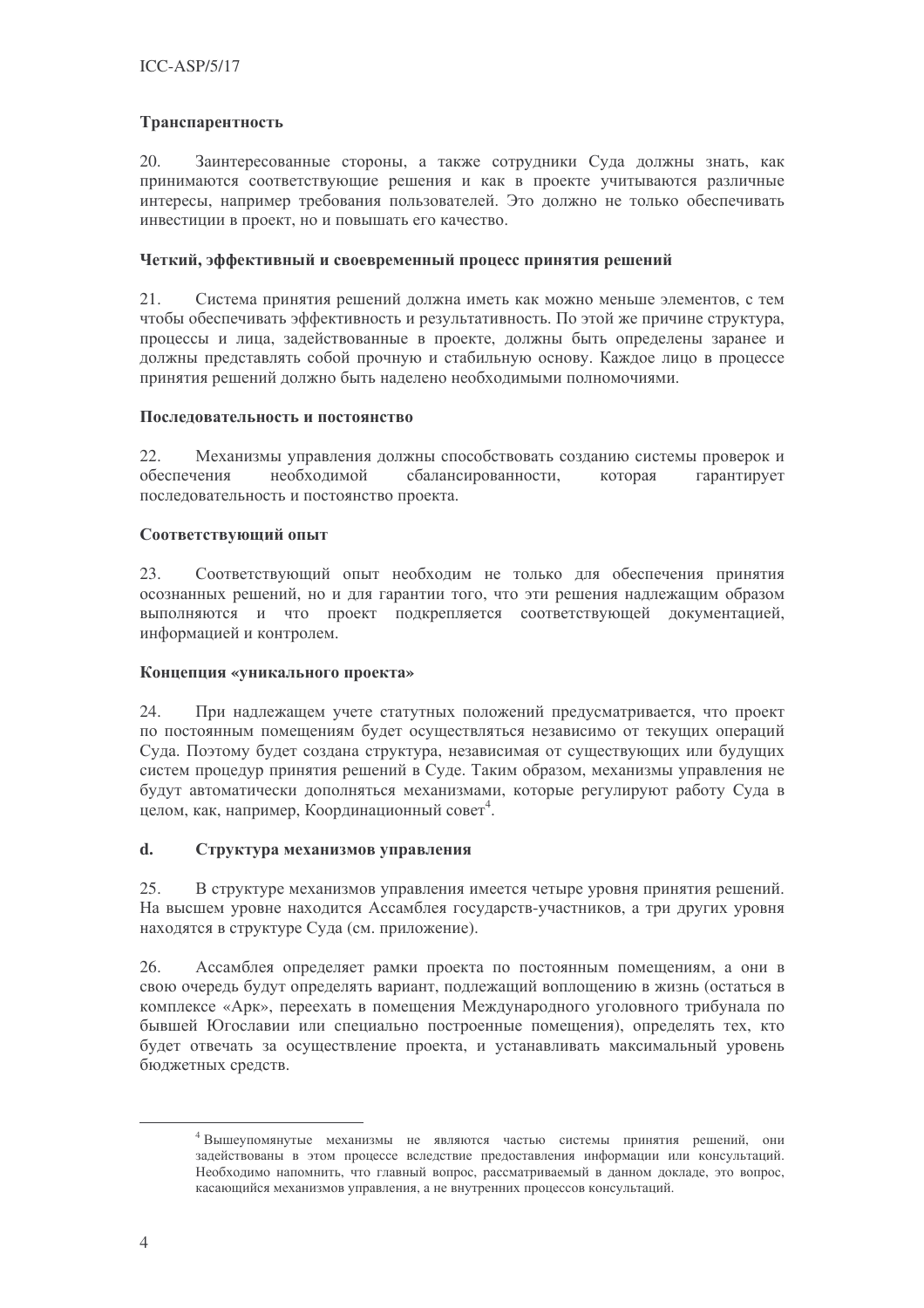27. Наивысшим уровнем в Суде является исполнительный уровень, т. е. «Комитет по постоянным помещениям», в состав которого входят представители групп основных пользователей, а именно Президиум, Палаты, Канцелярия Прокурора, Секретариат Суда и Секретариат Ассамблеи. Комитет по постоянным помещениям будет утверждать потребности и принимать решения на высоком уровне, которые предварительно определяются Секретарем Суда в ходе осуществления проекта.

28. Секретарь Суда выполняет функции координатора проекта и находится в середине между исполнительным уровнем и Директором проекта. Секретарь Суда будет выполнять координирующую функцию в отношении всех заинтересованных сторон за рамками Суда; это, например, Ассамблея государств-участников, Бюджетнофинансовый комитет, принимающее государство, муниципалитет, соседи, журналисты и широкая общественность. В качестве координатора Секретарь Суда будет определять характер и масштабы обязанностей Директора проекта и участвовать в принятии таких важных решений, как заключение основных контрактов.

29. Хотя Лиректор проекта представляет собой третий уровень в рамках процесса принятия решений, эта должность будет целиком связана с проектом и, соответственно, будет иметь важное значение для его осуществления. Директор проекта будет принимать необходимые решения в качестве руководителя Канцелярии проекта, готовить материалы и предоставлять консультации для более высокого уровня принятия решений, выступать в качестве связующего звена между внешними консультантами и Судом, осуществлять взаимодействие на других оперативных уровнях и обеспечивать общее осуществление проекта.

#### $\overline{4}$ . Заключение

 $30.$ Предлагаемые механизмы управления предусматривают три уровня принятия решений в рамках Суда. По мнению Суда, представление письменного предложения уже само по себе является важным шагом в направлении обеспечения подотчетности, транспарентности и четкого и эффективного принятия решений, и все это отражает «концепцию уникального проекта».

Последовательность  $31.$  $\mathbf{M}$ согласованность  $\mathbf{B}$ осушествлении проекта обеспечиваются наличием трех уровней и тем фактом, что принципиальные решения принимаются комитетом. Благодаря этому решения не привязаны к какому-либо конкретному лицу и изменения в высшем руководстве не приведут к автоматическим изменениям в проекте.

Предложение о том, чтобы важные решения принимались комитетом, 32. основывается также на опыте, позаимствованном у других организаций.

Создание должности Директора проекта обеспечивает наличие необходимого  $33$ для данного процесса опыта.

34. Как уже отмечалось выше, эта система будет и дальше разрабатываться на основе решений, которые еще предстоит принять. В частности, необходимо будет дополнительно проработать такие вопросы, как разрешение конфликтов и механизмы ревизии.